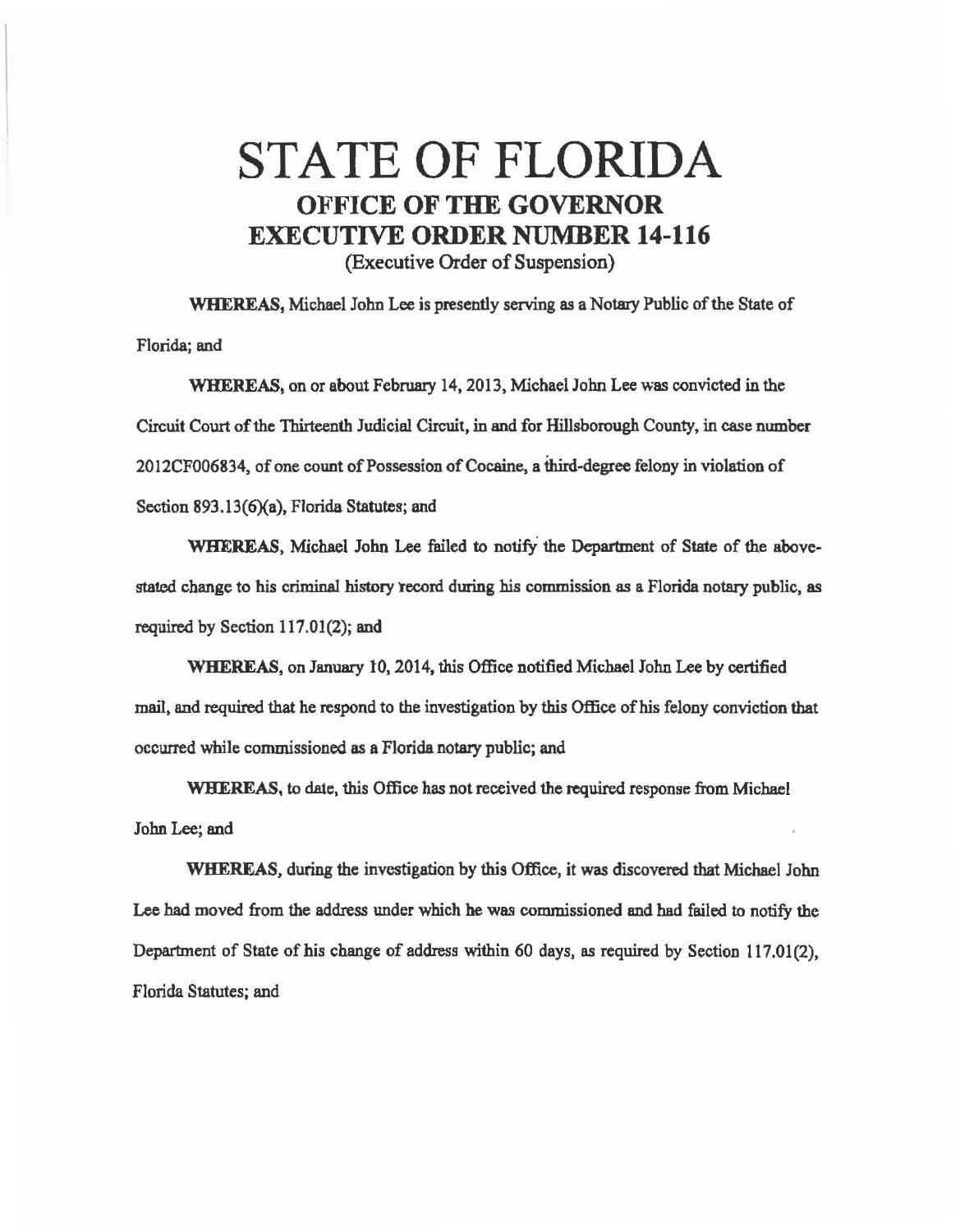WHEREAS, the Governor is authorized by Article IV, Section 7 of the Florida Constitution to suspend from office by executive order an appointed public official for the commission of a felony; and

WHEREAS, it is in the best interests of the citizens of the State of Florida that Michael John Lee be immediately suspended from the public office, which he now holds, upon the grounds set forth in this Executive Order;

NOW, THEREFORE, I, RICK SCOTT, Governor of Florida, pursuant to Article IV, Section 7 of the Florida Constitution and Section 117.01(4), Florida Statutes, find and state as follows:

- A. Michael John Lee is a duly appointed Notary Public of the State of Florida, pursuant to Section 117.01, Florida Statutes.
- B. Michael John Lee is commissioned as a Florida notary public from October 24, 2012, through October 23, 2016.
- C. Michael John Lee failed to notify the Department of State of the change to his criminal history record following his felony conviction in Hillsborough County in 2013, as required by Section 117.01(2), Florida Statutes.
- D. Michael John Lee was convicted of a felony in Hillsborough County in 2013, while commissioned as a Florida notary public.
- E. Michael John Lee failed to notify the Department of State within 60 days of bis change of address, in violation of Section 117.01(2), Florida Statutes.
- F. Michael John Lee refused to cooperate or respond to an investigation of notary misconduct by the Executive Office of the Governor, as required by Section 117.01(4)(c), Florida Statutes.